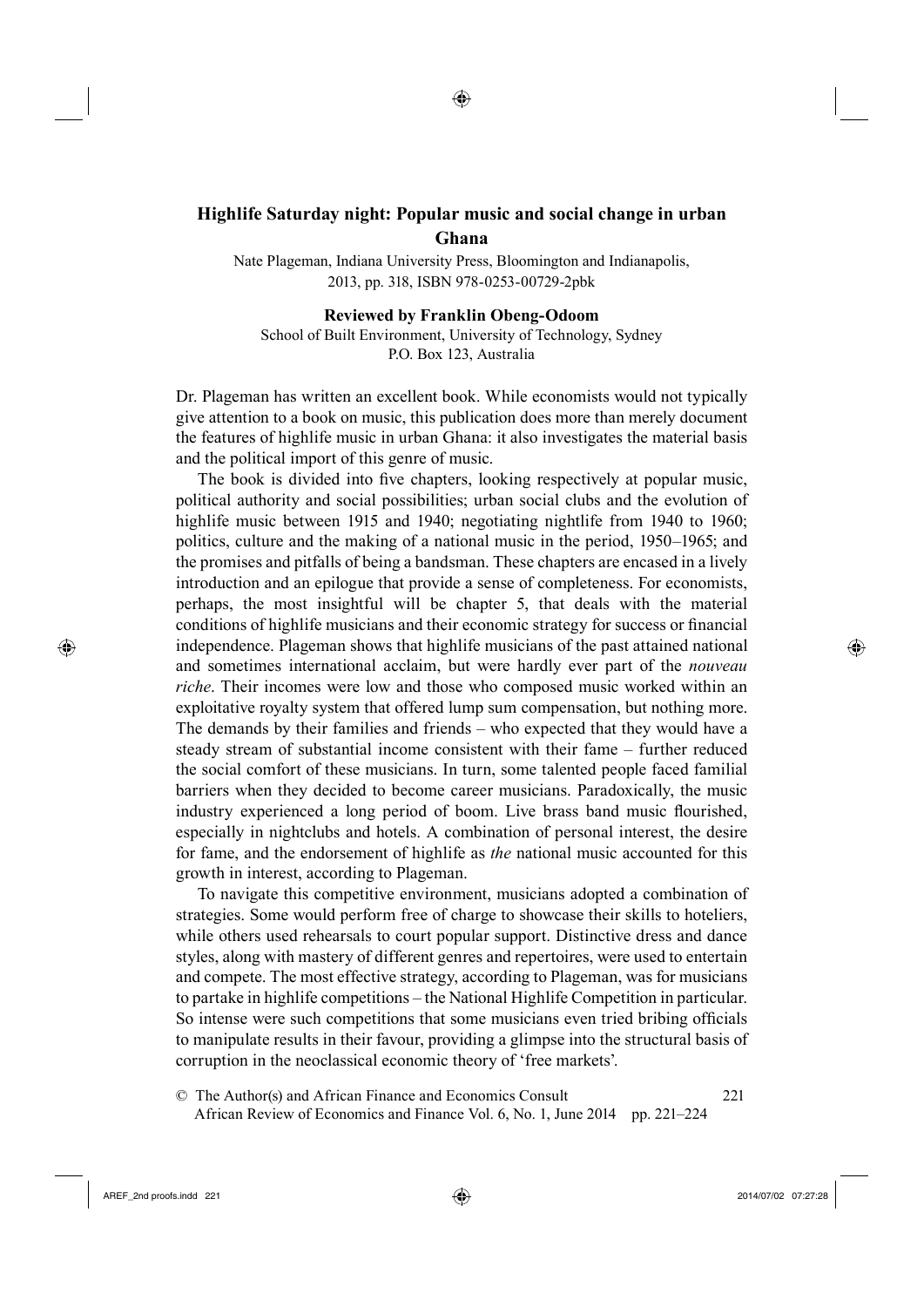### Reviewed by Franklin Obeng-Odoom

<sup>311</sup>*Highlife Saturday night*, however, does more than document the economics of highlife. As a political economist, I was also interested in the book's analysis not only of how music was used as a forum of protest and dissent, but also for suppression and consent at different times. The book eloquently shows the multiple uses of music first by Gold Coasters to highlight their opposition to colonial rule, next to criticise the comprador traditional elite, and then to expose cankerous social problems. Simultaneously, highlife music was also appropriated by the coloniser to inculcate colonial, but supposedly pristine, attitudes. It was deployed by the postcolonial state as a vehicle to showcase a proud new Ghana, a proud African, and a proud set of cultural ethics and ethos. So powerful and influential were the various uses of music that different power groups would act to support or suppress highlife music, depending on what the lyrics said about their class position. Highlife music, the book shows, was also used by obscure groups to propel themselves to social and political prominence, as was the case of the small, but obscure, *akrakyefo* of the Gold Coast.

As a document of urban history, this book is brilliant. It is a major addition to the small collection of books on the history of urban Ghana. In particular, it adds to K.A. Busia's *Social survey* (1950) and *Walk with the Devil: My endless struggle against the cunning and traps of the Devil* by Zakariah Ali (see review in this issue). In addition, it significantly extends existing work because it takes an urban-wide view and substantially analyses youth culture in terms of its political, historical, social and even economic dynamics. The book's description of urbanisation is, in my opinion, a bit too simple, as it ascribes total explanatory power to rural–urban migration (e.g., p. 103), without any careful analysis of different types of migration: northern to southern Ghana; southern to northern, secondary to primary city, primary to secondary city, stepped migration, and others once described by the Australian demographer, J.C. Caldwell, in *African rural–urban migration: The movement to Ghana's towns* (1969) and recently extensively analysed in a special issue in this journal (vol. 5, no. 1). So, in this sense, the book has similar weaknesses as *Arrival city* – a review of which has also appeared in this journal (see Obeng-Odoom, 2013). However, as Plageman was more concerned with music, we can accept this downside as a mere intellectual slippage.

We may not be as understanding of other weaknesses. For instance, Plageman tries to do a gendered analysis of music, seeking to show that music marginalised women. This is one of the most unconvincing arguments in the book, although the phrase, 'gendered, generational, and social hierarchies' (e.g., pp. 125, 137) is consistently used throughout. I failed to see how merely showing difference in terms of the roles of women, and depicting how women were perceived on the dance floors prove that highlife music gave a masculine privilege, especially when male musicians were also perceived as problematic for being abusers of alcohol, womanisers and smokers, according to the text. The book showed some differences, but not social differentiation. Besides, Plageman himself reified these constructs by consistently

222

⊕

⊕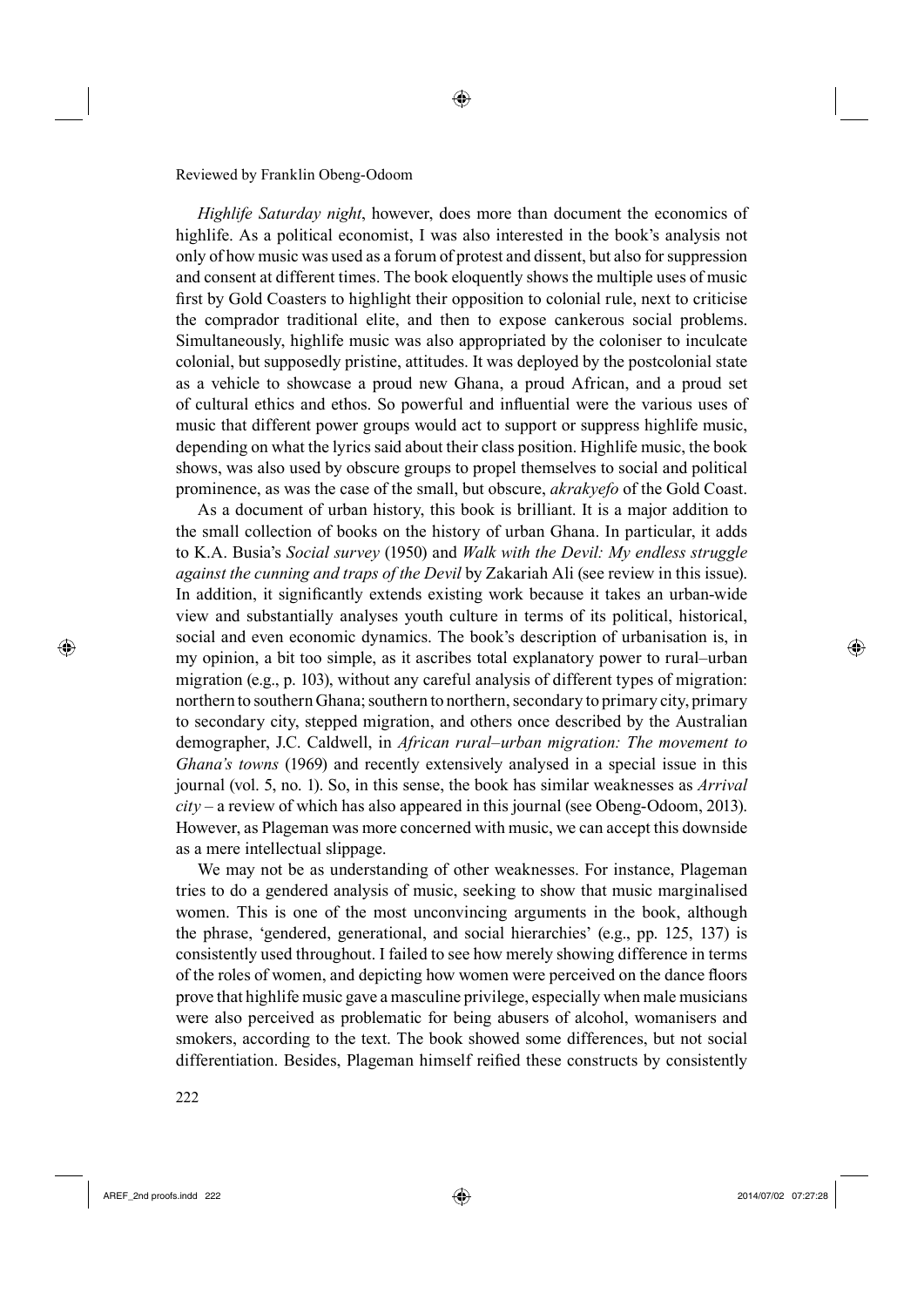#### Book review

writing 'he' and 'she'; and 'husband' and 'wife', rather than 'she and he' and 'wife and husband'.

◈

I read the entire book quite quickly as I was spurred on by its engaging writing style. The photos are an additional strength, since they provide a picturesque presentation and demonstrate the industry that went into compiling the book. The transformation in state attitudes about highlife was a most fascinating part, as was the reason: that the administration had changed and with it views about highlife and how it could be appropriated for more propitious ends. Highlife, then, is a meme with many parts and sides.

The organisation of the book works well, but if I had the privilege to meet Dr. Plageman and he were so minded to ask me what he could do to improve his book in a second edition, I would offer three recommendations. First, I would ask that he spreads the chapters across ten rather than five chapters, as I felt the individual chapters were too long. Second, while I like the quotations of the 'greats' of highlife as they give the book a stamp of originality and a feeling that the reader is in conversation with the real highlife musicians, I would suggest he reduce the length of some of the quotations, notably the one by Nana Kwame Ampadu, which extends across four pages (pp. 197–200)! Finally, chapter 3 is very informative, but I am unconvinced why a book on the entire urban system in Ghana would suddenly focus on Accra, especially when the chapter goes on to discuss anticolonial episodes not confined to that city.

Otherwise, this is a great book. I have benefitted immensely from reading it and I hope it will be read widely beyond the circles of African studies, history and cultural studies, which seem to be the primary targets, to economics, political economy, political science, urban studies, geography, sociology and, of course, musicology. It reminds contemporary hiplife music lovers, for whom Jesse Weaver Shipley's *Living the hiplife: Celebrity and entrepreneurship in Ghanaian popular music* may be a first reading, that before hiplife there was *Highlife Saturday night* and *everybody liked Saturday night.*

## **Biographical note**

**Franklin Obeng-Odoom** is the Chancellor's Postdoctoral Research Fellow at School of Built Environment, University of Technology, Sydney, Australia, where he also teaches urban economics. He is the author of *Governance for pro-poor urban development: Lessons from Ghana* (Routledge, 2013) and *Oiling the urban economy: Land, labour, capital, and the state in Sekondi-Takoradi, Ghana* (Routledge, 2014). Franklin is also the editor of *African Review of Economics and Finance.* His email address is Franklin.Obeng-Odoom@uts.edu. au

## **References**

Bob-Milliar, G. (2014). 'Review of *Walk with the Devil: My endless struggle against the cunning and traps of the devil*', *African Review of Economics and Finance*, vol. 6, no. 1. Busia K.A, (1950). *A report on a Social Survey of Sekondi-Takoradi*, Crown Agents for the

 $\bigoplus$  AREF\_2nd proofs.indd 223 2014/07/02 07:27:28

⊕

⊕